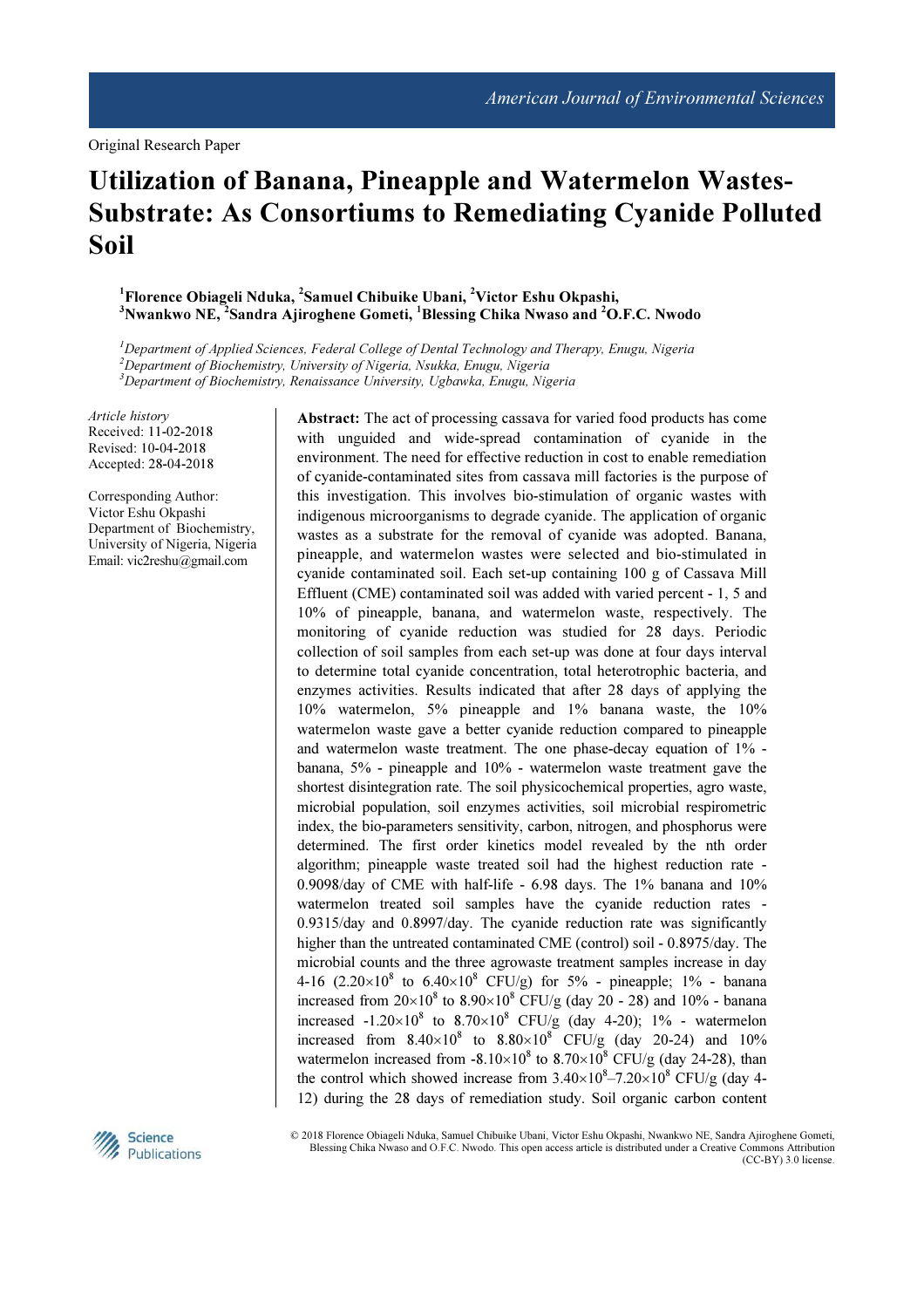gave a positive correlation with microbial biomass, carbon, nitrogen, and phosphorus, as well as microbial population, basal soil respiration and soil enzyme - catalase, lipase, dehydrogenase, urease and phosphatase activity. Soil contamination decreased  $(p<0.05)$  catalase, urease and dehydrogenase activities in all the waste treated soil compared to the control set-up. Owing to the use of this agro-waste-banana, pineapple and watermelon has proved to be effective in enhancing soil nutrient, improved soil enzymes activity and removed of cyanide from CME contaminated soil.

Keywords: Cassava Mill Effluent, Agro Waste, Cyanide Remediation and Pollution Control

# Introduction

The effects of cassava effluent on soil contaminated with cyanide are difficult to assess, due to limited data (Igbinosa, 2015). In Nigeria, there is little or no information on eco-toxicological effects of cyanide Cassava Mill Effluent (CME) contaminated soil. In this study, soil samples from cassava mill factories were collected. Studies have shown that contaminants in equilibrium with the polluted soil relate mostly to their occurrence and distribution in the environment. These may provide a good model for determining the long-term effects due to cassava effluents on soil microorganisms. Cassava (Manihot esculenta) belongs to Euphorbiaceae family. It is one of the largest sources of carbohydrate. The output of cassava in the world increased by 4.6% between 2013 and 2014 (FAO, 2014). Nigeria is the largest producer of cassava with approximately 45 million tons in 2009, which was almost 19% of production in the world (Adekanye et al., 2013). Cassava can be processed to numerous food products such as akpo, garri, lafun flour, starch, dried wet cassava flour and fermented products (Okechi et al., 2012). Cassava provides a major source of calories to consumers because of its high starch content. Also, the directives for cassava flour in bread baking, boasted the output in cassava production and utilization (Okunade and Adekalu, 2014). The importance of cassava in economic development and food security has provided an increase in processing and waste handling generation (Okunade and Adekalu, 2013). Processing of cassava is associated with a large discharge of effluents accompanied with cyanide (Okechi et al., 2012). Cyanide could pose a serious environmental and public health hazard. Cassava is normally processed before consumption as a means of detoxification, preservation and modification (Obueh and Odesiri-Eruteyan, 2016). The presence of cyanogenic glycosides with its metabolite in unfermented roots and leaves is implicated in cassava toxicity (Kobawila et al., 2005). Cyanogens and glycosides are easily hydrolyzed into hydrogen cyanide which is toxic to aquatic and terrestrial life with a severe threat to the environment (Abiona et al., 2005). Cyanide is one of the most toxic and lethal chemicals (Seteno and Bruno, 2013). It is among the most deleterious component of organic pollutants with hazard

to human health and environment. Currently, cyanide worldwide is estimated at >14 million kg per annum (Gupta et al., 2010). When cyanide interacts with (soil) water, it produces a weak acid (Shape, 1976). Such pollutions could cause a severe imbalance to the biotic and abiotic components of the ecosystem (Igbinosa, 2015). Cassava wastewater influences the acidity of soils when large amounts are added to the soil. Regardless of this hazardous behavior of cyanide in the environment and human health, appropriate treatment of cyanide must be applied in cassava effluent treatment before discharge into the environment. Several processes have been used by industries to remove cyanide. The physical and chemical methods are mostly applied by industries. Even though these different chemical and physical degradation methods are used to reduce the cyanide-related compounds, they require significant capital investment and large quantities of reagents such as chlorine and hydrogen peroxide, which exacerbate environmental pollution. Based on the foregoing, the used of organic waste may be considered as cost-free idea and technology for removing such contaminants/pollutants from the environment. Ubalua (2014) noted that the success of degradation depends on the use of microbes with the physiological and metabolic capabilities to degrade the pollutants in the polluted media.

Most researchers have used soil enzyme to determine the extent of perturbation on soil and it was a successful approach to study the impact of different agricultural inputs on the physicochemical and enzymatic activities of the soil (Graham and Haynes, 2005). Such enzymes include dehydrogenase, urease, polyphenol oxidase, hydrogen peroxidase, acid and alkaline phosphatase (Nwaugo et al., 2008). The need to addressing cyanide polluted soil was carried out on the soil physicochemical properties, catalase, lipase, urease, dehydrogenase and phosphatase, soil microflora and soil respirometric index. The parameters were used as indicators of soil recovered from cassava-cyanide, using agro-waste (organic) as substrate. Different statistical approaches were utilized to identify the most responsive parameters, while the choice of agro-waste was based on their disintegration rate and moisture content.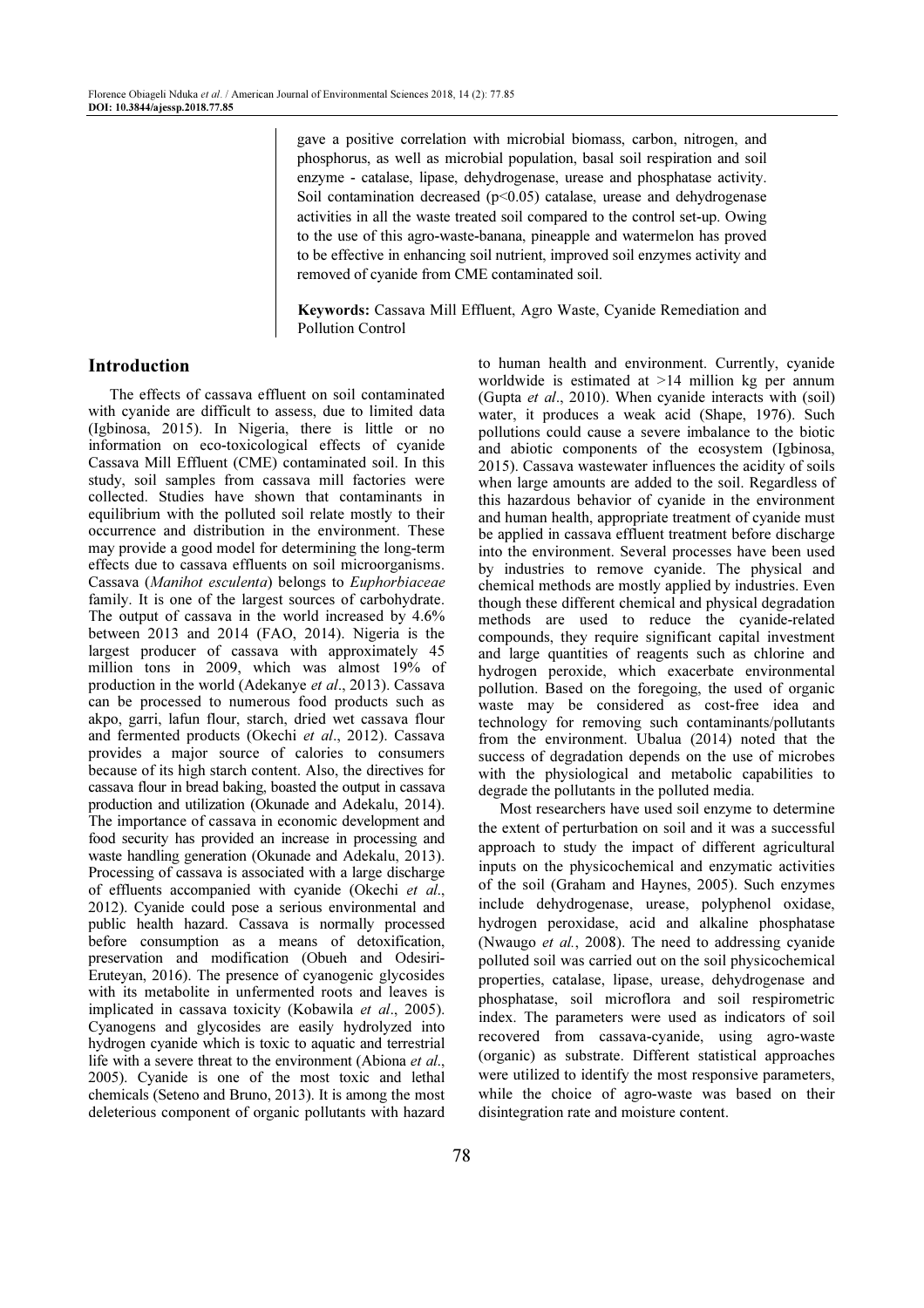## Materials and Methods

#### Chemicals

All chemicals used in this study were of analytical grade.

#### Plant Materials

The following agro-waste materials - banana waste, pineapple waste and watermelon waste were obtained from Ogige Market in Nsukka, Enugu State. The wastes were air dried and ground to fine-coarse particles and stored in sterile containers. These wastes are in large quantities and usually dumped to decay.

#### Agro-Wastes Treatment

Agro-waste samples (banana, pineapple, and watermelon) were prepared by oven-drying the agro-waste at 80°C for 7-10 days followed by milling to less than 100 µm. The dried agro-waste samples were filtered through a 0.22 µm Millipore filter and the debris free extract was used for the experiments at the required concentration.

#### Collection of Soil Sample

Disinfected soil auger and hand spade soil samples were collected into sterile glass containers from a depth of 0-20 cm from soil contaminated with Cassava Mill Effluent (CME) at the Department of Agricultural Science cassava milling plant, University of Nigeria, Nsukka. Soilfree cassava effluent samples were collected from control sites outside the processing site. Samples were collected during the late raining season in October 2016 and stored in labeled plastic until used for analysis. During this period, the raining season has reduced drastically and the run-off of the cassava mill effluent is sufficiently hindered. At this point, the cassava mill effluent begins to permeate the soil, accumulate and partitioned along the soil strata. Therefore, only waste materials with a relatively shorter half-life of disintegration increased microbial mass and high moisture content could be used to feed on the calcified starch and cyanide.

## Preparation of Soil Samples

Soil samples (cassava mill effluent contaminated soil and uncontaminated soil) were air dried for one week in a clean well-ventilated laboratory, homogenized by grinding, sieved with a 2 mm (10 mesh).

# Experimental Design

| The experimental designs were as follows:  |                                                 |  |  |  |
|--------------------------------------------|-------------------------------------------------|--|--|--|
| <b>Test samples</b>                        | <b>Method of treatment</b>                      |  |  |  |
| Normal soil (untreated) (Positive control) |                                                 |  |  |  |
| CME contaminated soil (Negative control)   |                                                 |  |  |  |
| (untreated)                                |                                                 |  |  |  |
| CME contaminated                           | $(100g \text{ of soil} + \text{banana waste} -$ |  |  |  |

| soil + banana waste                       | 1, 5 and $10\%$ )                            |
|-------------------------------------------|----------------------------------------------|
| CME contaminated                          | $(100g \text{ of soil} + \text{pineapple})$  |
| $soil + pineapple waste$                  | $-1, 5$ and $10\%$ )                         |
| CME contaminated                          | $(100g \text{ of soil} + \text{watermelon})$ |
| soil + watermelon waste $-1$ , 5 and 10%) |                                              |

"waste samples were used in different percentages of 1, 5 and 10%" without combination due to their varying rates of disintegration.

## Isolation of Microbial Population

Each soil sample was analyzed for their microflora. The microbial isolation was carried using the standard microbiological technique. One gram of the sample was homogenized in 9 mL of sterile water and serially diluted in ten-fold dilutions. Aliquots of 0.1 mL of appropriate dilutions were taken and introduced into Petri dishes containing nutrient agar. The introduced sample was then spread very well in the plates using hockey stick in order to get discrete colonies. The nutrient agar plates were left for some minutes to dry and then incubated at  $30\pm2\degree C$  for 24-48 h for heterotrophic organisms to grow. A distinct colony was thereafter enumerated at the end of incubation. The plates with 30-300 colonies were reported in Colony Forming Unit (CFU) per gram of soil sample. The Colony Forming Units (CFU) per gram of soil samples were calculated using the relationship:

Number of cells (CFU / g) = 
$$
\frac{a}{v} \times D
$$

Where:

- $a =$ The number of colonies on the plate
- $V =$ The volume of diluted cells plated on each agar plate (0.1 mL)
- $D =$ The dilution factor (10<sup>8</sup>)

Soil pH was determined using 1:2.5 soil – liquid ratio by Black (1965). Mechanical analysis of particle size was carried out by Bouyoucos hydrometer method (1951 modified). Total exchangeable bases, cation exchange capacity (CEc) and Phosphorus was determined by Bray and Kurtz - 2 (1945) method. Organic carbon in soil was determined by Walkley and Black (1934) method. The method for the determination of exchangeable acidity was adopted from Jackson (1970). Percentage concentrations of protein, fat, carbohydrate crude fiber, moisture and ash were determined for banana, pineapple and watermelon peels (agro-wastes) using the AOAC method of (1990). Many of the complex lipids, such as phospholipids are not completely extracted in this procedure (Ensminger and Olentine, 1978). Carbohydrate or Nitrogen Free Extracts (NFE) hemicelluloses and lignin (Cullison, 1982). Soil microbial biomass, carbon, Nitrogen and Phosphorus were determined by the fumigation-extraction method of Vance et al. (1987). Cyanide content of each soil sample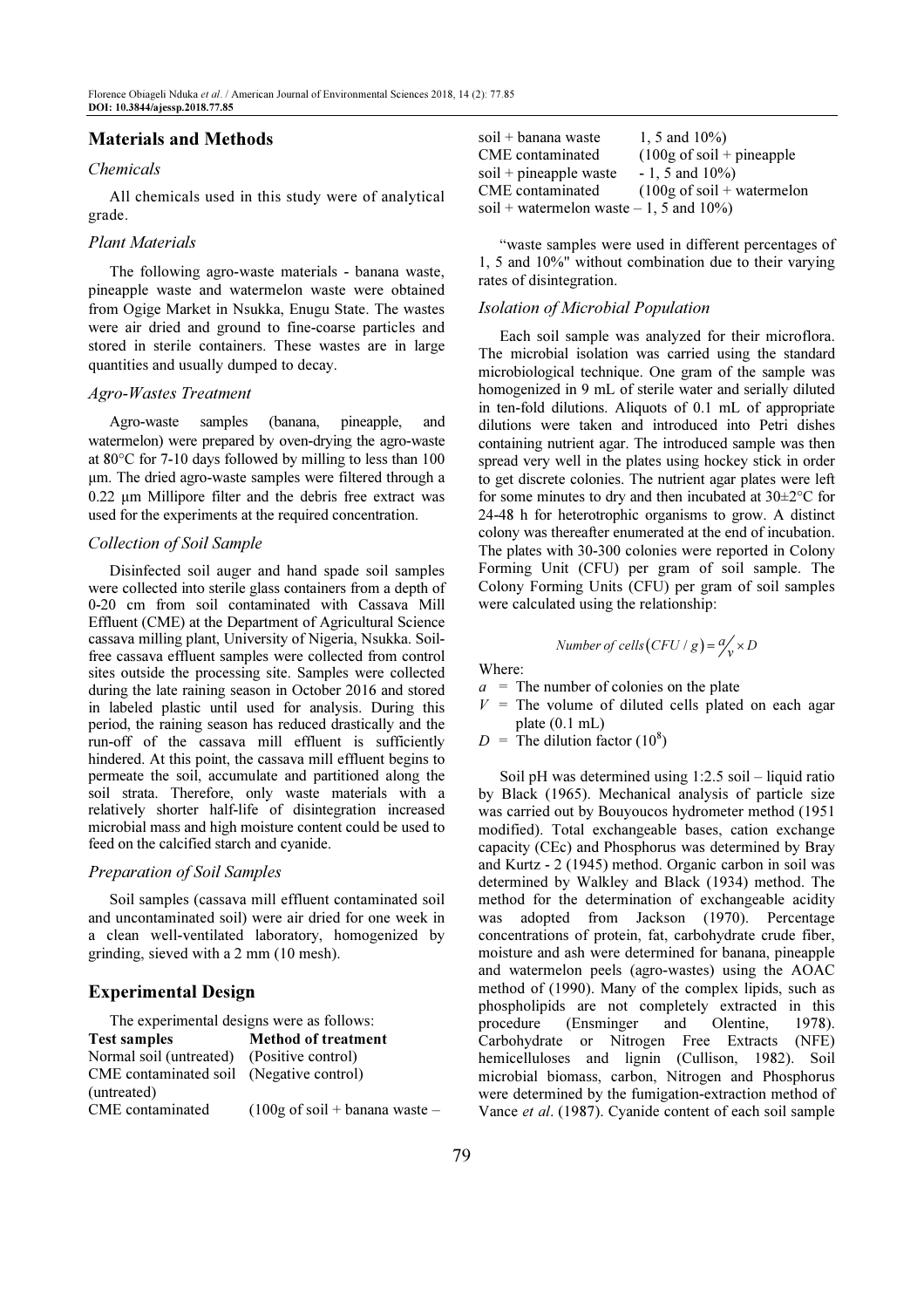was determined by a modification of the picric acid method of Fisher and Brown (1952). Soil catalase activity was measured by the method described by Wu et al. (2016). Soil lipase activity was measured through the colorimetric method (Agnello et al., 2016). Soil urease activity and Soil respiration were determined with a modified method according to Wade et al. (2002).

## Statistical Analysis

Results are expressed in means  $\pm$  SD and Standard Error of the Mean (SEM) using the IBM SPSS version 23 software. The principal component analysis was applied to examine the sensitivity of the biological parameters using Minitab 17 software and interpolated with GraphPad Prism version 6.

## Discussion

The mean cyanide level in Cassava Mill Effluent (CME) contaminated soil was higher than the three banana, pineapple and watermelon waste treatment after the experiment. Piva (1987) noted that 75 to 1000 mg cyanide/kg present in cassava roots may differ due to speciation and soil conditions. Oke (1968) reported that the differences in cyanide concentration - 10.4 and 274 mg/L depending on the cyanoglycoside content of the cassava species (Kaewkannetra et al., 2009). According to Bengtsson and Triet (1994), the cyanide content of untreated cassava wastewater ranges from 3.2 and 3.5 maximum cases where there energies from our and one of  $m$  cases of  $m$  cases of  $m$  cases of  $m$  cases of  $m$  cases of  $m$  cases of  $m$  cases of  $m$  cases of  $m$  cases of  $m$  cases of  $m$  cases of  $m$  cases of  $m$  cases and peels contained 114.7 to 159.6 mg/kg and 360.05 to 509.51 mg/kg of cyanide, respectively, while Flynn and McGill (1995) assessed the cyanide level in cooked cassava to be - 6.79 to 24.91 mg/kg. considering the high level of cyanide in the soil, it is suggested that the cyanide level in the soil differ with species and tendency cyanide to adsorbed or partition in cassava tubers. investigation of the treated soils showed residual cyanide levels, which agreed with the findings of De Lange et al. (1982) cited in Ogundola and Liasu, 2007) on the formation of free cyanide which associated with cyanohydrins hydroxy nitrates and stabilized by glycosylation. According to Ogundola and Liasu (2007), high cyanide concentration may become toxic to soil microorganisms. Considering the high levels of cyanide in the soil samples, one can infer that cyanide may have a direct effect on the large volume of cassava effluent that discharged into environment unguided. The cyanide level in the soil was higher than the permissible levels - 11.00mg/kg for soil habitat and agriculture practices and 55.00mg/kg for other purposes (National Environment Board, 2004).

The pH of the cassava effluent was acidic, suggesting that the agro-waste used as substrate did not neutralize the soil pH. This might be due to the conversion of cyanohydrins into ketones and free HCN. The addition of agro-wastes, generated hydrogen ion concentration

resulting in the acidic pH, sees Table 1. The pH levels could enhance cyanohydrins stability and promote cyanide recalcitrance in the soil. The physicochemical properties of the soil receiving effluent are shown in Table 1. Soil pH  $(H<sub>2</sub>O; KCl)$  value of the contaminated soil indicates that the soil is strongly acidic. The acidity was attributed to hydrogen cyanide in the CME. The pH values recorded in contaminated soil agreed with the reported of (Iwegbue *et al.*, 2013).

The total nitrogen levels in the cassava mill effluent contaminated soil samples (untreated) and the control soil samples were lower than the cassava mill effluent contaminated soil (treated) with agro-wastes. The total and mineral nitrogen indicate the reserves of organic nitrogen capable of undergoing mineralization under suitable conditions. A total nitrogen level below 0.10% in soil is considered low for agricultural activities (Odu et al., 1985). The exchangeable bases and Cation Exchange Capacity (CEC) are important properties of soil and sediments. They indicate the ability of a particular soil to sustain plant growth; nutrients retention; buffer acid deposition or isolate toxic heavy metals. Results for the exchangeable bases showed that sodium levels in the untreated soil samples and control samples were lower than the soil samples treated with agro-wastes - banana, pineapple, and watermelon. Potassium levels in the untreated (cassava mill effluent contaminated) soil samples had a higher value than the control soil samples and soil samples treated with agrowastes (Adepoju and Ketiku, 2003). The calcium level in the untreated soil samples was higher than the control and an agro waste treated soil sample. The magnesium levels in the untreated soil samples and control had lower values than the soil samples treated with agro-wastes.

Manganese levels in the control soil samples were low, while the untreated soil samples and agro waste soil treated soil samples had the same effect. Exchangeable bases distribution gives an indication of the relative abundance and availability of some major nutrient elements. A cation content of about 2 meq/100 g soil was considered adequate for Ca and Mg, while for K, 0.2 me/100g soil and above was considered adequate for agriculture (Odu et al., 1985). The soil means for K were generally found to be of required values for certain crops such as plantain, banana etc. The mean exchangeable acidity H level was higher in the contaminated soil samples than in the control and untreated soil samples. Thus the application of banana, pineapple, and watermelon agro waste slightly increased pH value of the soil, this increase in soil pH value was associated with increases in exchangeable acidity which was attributed to the removal of  $Al^{3+}$  from the soil by organic matter decomposition (Adepoju and Onasanya, 2008). Almeida et al. (2012), reported a phase decay for agro-waste treatment soil samples used as a substrate for the removal of cyanide from CME contaminated soil Table 2.

A number of factors such as low nutrient supplies and low bioavailability of the pollutants generally limits the number of microbial activities in the soil during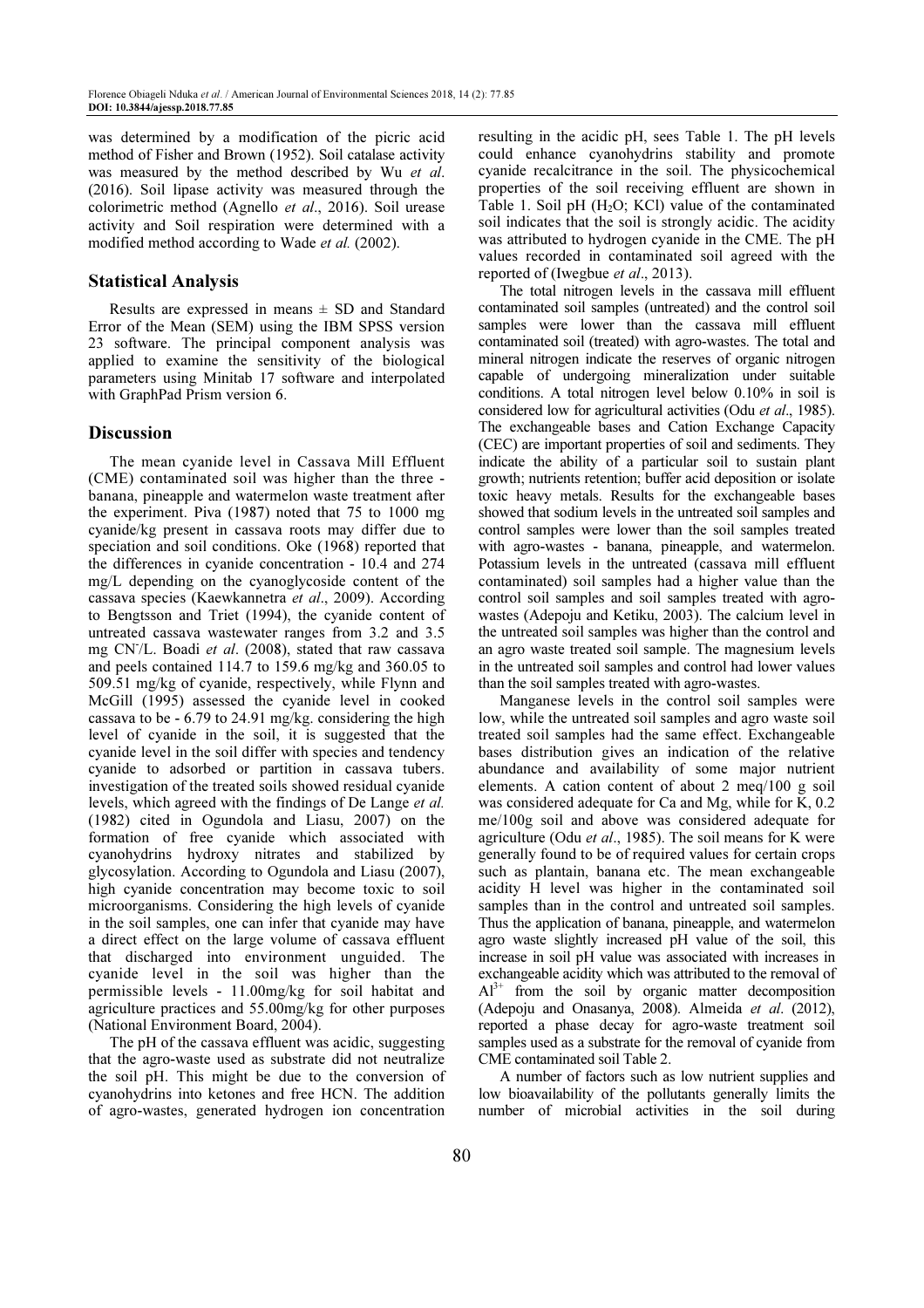bioremediation process (Ron and Rosenberg, 2014). Thus, it is a well-known fact that cyanide exerts a significant effect on the microbial population in the soil. As observed, there was a relatively significant increase in bacteria cyanide degraders as at day 16 and 20 before experiencing a decline. This may be reduced bioavailability of carbon source and formation of toxic intermediate at the terminal of the bioremediation period. The increases in cyanide degraders of agro-waste treated soil samples and the untreated soil samples were due to microbial population caused by the stimulation of microorganisms (Table 3).

The total heterotrophic organism count of cyanidecontaminated soil and the entire soil samples treated with the various agro-wastes were higher compared with the control. In the three agro-waste treatment samples there was increase throughout the 28 days of bioremediation study. This may be due to microbial ecology of the soil or characteristics of the experimental soil. The reason for the higher counts of the bacteria in treated soil may be the result of the presence of appreciable quantities of nitrogen and phosphorus in the agro-wastes (Table 4).

|  | <b>Table 1:</b> Physicochemical parameters of the soils (uncontaminated, contaminated and treated soil) samples during Bioremediation |  |
|--|---------------------------------------------------------------------------------------------------------------------------------------|--|
|  |                                                                                                                                       |  |

|                     |                                                                 |                                | Treated with                   | Treated with                   | Treated with                   |
|---------------------|-----------------------------------------------------------------|--------------------------------|--------------------------------|--------------------------------|--------------------------------|
|                     | Uncontaminated                                                  | Contaminated                   | Banana                         | Pineapple                      | water melon                    |
| Clay $%$            | $12.60 \pm 0.12^a$                                              | $13.60 \pm 0.12^b$             | $15.60 \pm 0.17$ <sup>c</sup>  | $15.60 \pm 0.12$ <sup>c</sup>  | $15.60 \pm 0.12$ <sup>c</sup>  |
| Silt $%$            | $5.02 \pm 0.06^a$                                               | $7.28 \pm 0.01^b$              | $7.20 \pm 0.12^b$              | $9.28 \pm 0.02^b$              | $7.28 \pm 0.02$ <sup>c</sup>   |
| Fine sand           | $32.26 \pm 0.62^{\text{a}}$                                     | $38.60 \pm 0.12$ <sup>e</sup>  | $36.04 \pm 0.01$ <sup>c</sup>  | $37.24 \pm 0.02^d$             | $34.60 \pm 0.12^b$             |
| Coarse sand         | $38.76 \pm 0.07$ <sup>a</sup>                                   | $40.66 \pm 0.01$ <sup>c</sup>  | $41.08 \pm 0.01$ <sup>d</sup>  | $39.78 \pm 0.01^b$             | $42.52 \pm 0.06$ <sup>e</sup>  |
| pH (Distilled H2O)  | $7.70 \pm 0.12$ <sup>d</sup>                                    | $5.20 \pm 0.06^a$              | $6.50 \pm 0.06$ <sup>c</sup>   | $5.70 \pm 0.06^b$              | $7.50 \pm 0.06$ <sup>d</sup>   |
| pH (KCL)            | $7.20 \pm 0.12$ <sup>d</sup>                                    | $4.40 \pm 0.06^a$              | $6.50 \pm 0.12$ <sup>c</sup>   | $5.50 \pm 0.06^b$              | $7.30 \pm 0.06$ <sup>d</sup>   |
| $CN$ (mg/100g)      | $46.91 \pm 0.02^a$                                              | $223.50 \pm 0.02$ <sup>e</sup> | $69.86 \pm 0.02$ <sup>c</sup>  | $68.62 \pm 0.02^b$             | $71.50 \pm 0.02$ <sup>d</sup>  |
| TOM $(\% )$         | $1.53 \pm 0.01^a$                                               | $3.05 \pm 0.01^b$              | $8.50 \pm 0.12$ <sup>d</sup>   | $9.17 \pm 0.01^e$              | $7.96 \pm 0.01$ <sup>c</sup>   |
| TOC $(\% )$         | $0.89 \pm 0.01^a$                                               | $1.77 \pm 0.01^b$              | $5.05 \pm 0.01$ <sup>d</sup>   | $5.32 \pm 0.01^e$              | $4.64 \pm 0.01$ <sup>c</sup>   |
| $TN(\%)$            | $0.05 \pm 0.00^a$                                               | $0.25 \pm 0.00^b$              | $0.94 \pm 0.02$ <sup>e</sup>   | $0.29 \pm 0.00$ <sup>c</sup>   | $0.36 \pm 0.00$ <sup>d</sup>   |
| $Na^+$ (me/100g)    | $0.03 \pm 0.00^a$                                               | $0.63 \pm 0.01^b$              | $1.03 \pm 0.00$ <sup>c</sup>   | $1.11 \pm 0.00^d$              | $1.14 \pm 0.01^e$              |
| $K^+$ (me/100g)     | $0.15 \pm 0.00^a$                                               | $11.74 \pm 0.01$ <sup>c</sup>  | $0.52 \pm 0.01^b$              | $0.52 \pm 0.01^b$              | $0.52 \pm 0.01^b$              |
| $Ca^{2+}$ (me/100g) | $1.80 \pm 0.01^a$                                               | $83.30 \pm 0.06$ <sup>d</sup>  | $66.00 \pm 1.15$ <sup>c</sup>  | $64.70 \pm 0.12$ <sup>c</sup>  | $52.00 \pm 1.15^b$             |
| $Mg^{2+}$ (me/100g) | $0.38 \pm 0.01^a$                                               | $6.31 \pm 0.01^b$              | $9.46 \pm 0.01$ <sup>d</sup>   | $9.33 \pm 0.02$ <sup>c</sup>   | $10.32 \pm 0.01^e$             |
| $Mn^{2+}$ (me/100g) | $0.02 \pm 0.00^a$                                               | $0.05 \pm 0.00^b$              | $0.05 \pm 0.00^b$              | $0.07 \pm 0.00$ <sup>c</sup>   | $0.05 \pm 0.00^b$              |
| $CEC$ (mel/100g)    | $9.18 \pm 0.01^a$                                               | $70.40 \pm 0.06$ <sup>d</sup>  | $66.80 \pm 0.23$ <sup>c</sup>  | $64.80 \pm 0.06^b$             | $74.80 \pm 0.06$ <sup>e</sup>  |
| P(ppm)              | $23.08 \pm 0.59^{\text{a}}$                                     | $362.68 \pm 0.01^b$            | $607.48 \pm 0.00$ <sup>d</sup> | 555.08 $\pm$ 0.01 <sup>c</sup> | $612.02 \pm 0.00$ <sup>e</sup> |
| $H$ (me/100g)       | $0.60 \pm 0.12^a$                                               | $5.00 \pm 0.58$ <sup>e</sup>   | $1.60 \pm 0.12^b$              | $2.80 \pm 0.06$ <sup>c</sup>   | $1.40 \pm 0.06^{ab}$           |
| $Al^{3+}$ (me/100g) | Nil                                                             | Nil                            | Nil                            | Nil                            | Nil                            |
|                     | Decute were expressed in Moon $CD$ . Number of complete $(5-5)$ |                                |                                |                                |                                |

Results were expressed in Mean $\pm$ SD. Number of sample (n = 5)

| Treated samples                            |            | Y0     | Plateau   | K                 | Span   | Half-life | Tau    | R <sub>2</sub> |
|--------------------------------------------|------------|--------|-----------|-------------------|--------|-----------|--------|----------------|
| Contaminated soil                          | Estimate   | 0.4368 |           | 0.0385 01077.0000 | 0.3983 | 6.438     | 9.288  | 0.8975         |
|                                            | Std. Error | 0.0550 | 0.0030    | 0.0130            | 0.0540 |           |        |                |
| Contaminated soil $+1\%$ Banana waste      | Estimate   | 0.4277 | 0.0089    | 0.1284            | 0.4187 | 5.398     | 7.788  | 0.9315         |
|                                            | Std. Error | 0.0600 | 0.0020    | 0.0130            | 0.0590 |           |        |                |
| Contaminated soil +5% Banana waste         | Estimate   | 0.4377 | $-0.0070$ | 0.0985            | 0.4447 | 7.037     | 10.150 | 0.9202         |
|                                            | Std. Error | 0.0190 | 0.0010    | 0.0050            | 0.0180 |           |        |                |
| Contaminated soil $+10\%$ Banana waste     | Estimate   | 0.4393 | 0.0230    | 0.1035            | 0.4163 | 6.699     | 9.665  | 0.8947         |
|                                            | Std. Error | 0.0640 | 0.0030    | 0.0140            | 0.0630 |           |        |                |
| Contaminated soil $+1\%$ Pineapple waste   | Estimate   | 0.4460 | 0.0047    | 0.0849            | 0.4412 | 8.163     | 11.780 | 0.8910         |
|                                            | Std. Error | 0.1160 | 0.0120    | 0.0310            | 0.1100 |           |        |                |
| Contaminated soil +5% Pineapple waste      | Estimate   | 0.4397 | $-0.0014$ | 0.0993            | 0.4411 | 6.977     | 10.070 | 0.9098         |
|                                            | Std. Error | 0.0220 | 0.0010    | 0.0050            | 0.0210 |           |        |                |
| Contaminated soil $+10\%$ Pineapple waste  | Estimate   | 0.4434 | 0.0067    | 0.0918            | 0.4367 | 7.549     | 10.890 | 0.8997         |
|                                            | Std. Error | 0.0950 | 0.0090    | 0.0250            | 0.0910 |           |        |                |
| Contaminated soil $+1\%$ Watermelon waste  | Estimate   | 0.4456 | 0.0108    | 0.0767            | 0.4348 | 9.038     | 13.040 | 0.8664         |
|                                            | Std. Error | 0.2030 | 0.0320    | 0.0630            | 0.1860 |           |        |                |
| Contaminated soil $+5\%$ Watermelon waste  | Estimate   | 0.4430 | 0.0054    | 0.0836            | 0.4376 | 8.292     | 11.960 | 0.8910         |
|                                            | Std. Error | 0.1690 | 0.0230    | 0.0510            | 0.1570 |           |        |                |
| Contaminated soil $+10\%$ Watermelon waste | Estimate   | 0.4335 | 0.0098    | 0.1077            | 0.4240 | 6.437     | 9.287  | 0.9239         |
|                                            | Std. Error | 0.0820 | 0.0050    | 0.0210            | 0.0790 |           |        | 0.9989         |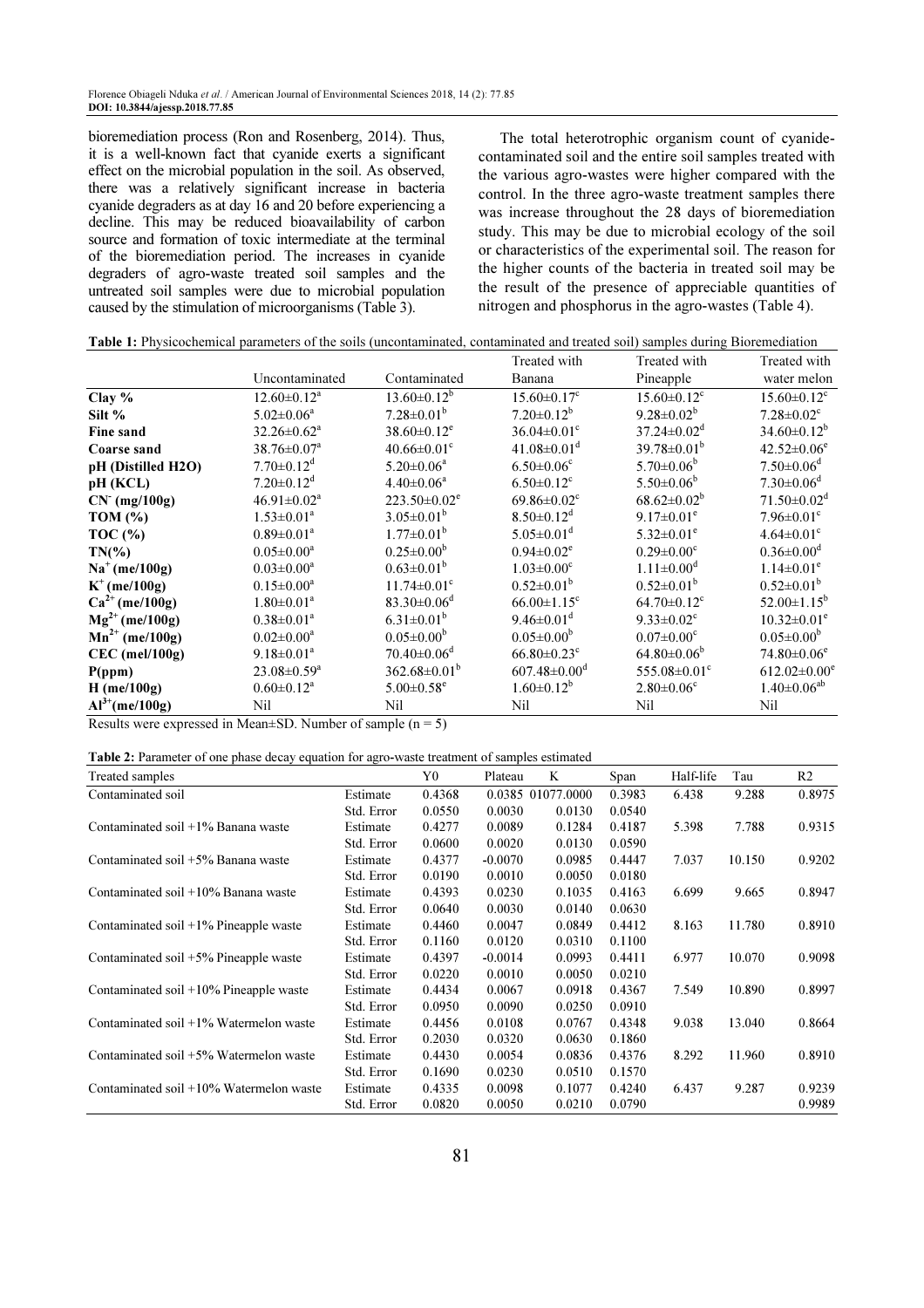Florence Obiageli Nduka et al. / American Journal of Environmental Sciences 2018, 14 (2): 77.85 DOI: 10.3844/ajessp.2018.77.85

| No. of Days  | $\overline{4}$     | 8                  | 12                 | 16                 | 20                 | 24                 | 28                 |
|--------------|--------------------|--------------------|--------------------|--------------------|--------------------|--------------------|--------------------|
| Contaminated | $3.40\times10^{8}$ | $2.80\times10^{8}$ | $7.20 \times 10^8$ | $1.10\times10^{8}$ | $3.40\times10^{8}$ | $3.00 \times 10^8$ | $2.90\times10^{8}$ |
| Banana       |                    |                    |                    |                    |                    |                    |                    |
| $1\%$        |                    | $2.30\times10^{8}$ | $3.40\times10^{8}$ | $1.60\times10^{8}$ | $1.00\times10^{8}$ | $8.20\times10^{8}$ | $8.10\times10^{8}$ |
|              | $8.90\times10^8$   |                    |                    |                    |                    |                    |                    |
| $5\%$        |                    | $3.20\times10^{8}$ | $4.20\times10^{8}$ | $3.90\times10^{8}$ | $4.00\times10^{8}$ | $2.50\times10^{8}$ | $2.80\times10^{8}$ |
|              | $2.70\times10^{8}$ |                    |                    |                    |                    |                    |                    |
| 10%          |                    | $1.20\times10^{8}$ | $6.20\times10^{8}$ | $4.70\times10^{8}$ | $2.30\times10^{8}$ | $8.70\times10^{8}$ | $6.10\times10^{8}$ |
|              | $5.60\times10^{8}$ |                    |                    |                    |                    |                    |                    |
| Pineapple    |                    |                    |                    |                    |                    |                    |                    |
| $1\%$        |                    | $1.60\times10^{8}$ | $2.00 \times 10^8$ | $3.90\times10^{8}$ | $2.60\times10^{8}$ | $1.80\times10^{8}$ | $2.00\times10^{8}$ |
|              | $1.80\times10^{8}$ |                    |                    |                    |                    |                    |                    |
| $5\%$        |                    | $1.70\times10^{8}$ | $2.20\times10^{8}$ | $3.40\times10^{8}$ | $5.90\times10^{8}$ | $6.40\times10^{8}$ | $4.00\times10^{8}$ |
|              | $3.70\times10^{8}$ |                    |                    |                    |                    |                    |                    |
| 10%          |                    | $8.20\times10^{8}$ | $3.50\times10^{8}$ | $5.40\times10^{8}$ | $4.40\times10^{8}$ | $4.10\times10^{8}$ | $3.80\times10^{8}$ |
|              | $3.50\times10^{8}$ |                    |                    |                    |                    |                    |                    |
| Watermelon   |                    |                    |                    |                    |                    |                    |                    |
| $1\%$        |                    | $3.60\times10^{8}$ | $8.40\times10^{8}$ | $2.30\times10^{8}$ | $2.70\times10^{8}$ | $8.40\times10^{8}$ | $8.40\times10^{8}$ |
|              | $8.80\times10^8$   |                    |                    |                    |                    |                    |                    |
| $5\%$        |                    | $1.70\times10^{8}$ | $4.20\times10^{8}$ | $2.40\times10^{8}$ | $3.00\times10^{8}$ | $5.50\times10^{8}$ | $4.00\times10^{8}$ |
|              | $3.60\times10^{8}$ |                    |                    |                    |                    |                    |                    |
| 10%          |                    | $1.10\times10^{8}$ | $3.30\times10^{8}$ | $2.70\times10^{8}$ | $3.30\times10^{8}$ | $3.00\times10^{8}$ | $8.10\times10^{8}$ |
|              | $8.70\times10^{8}$ |                    |                    |                    |                    |                    |                    |

Table 3: Effect of CME on microbial population of soil (CFU/g) bio-stimulated with agro-wastes

The number of samples ( $n = 5$ ). Agrowaste = banana, pineapple and watermelon

| <b>Table 4:</b> Soil enzyme activities of CME contaminated soil treated with agro-wastes and control soil |  |
|-----------------------------------------------------------------------------------------------------------|--|
|-----------------------------------------------------------------------------------------------------------|--|

|                                       |                               | Treated with                  | Treated with                  | Treated with                  |
|---------------------------------------|-------------------------------|-------------------------------|-------------------------------|-------------------------------|
|                                       | Control                       | <b>Banana</b>                 | Pineapple                     | watermelon                    |
| Catalase ( $\mu$ mol $g^{-1}h^{-1}$ ) | $46.69 \pm 0.06$ <sup>a</sup> | $37.14 \pm 1.06^c$            | $31.40 \pm 1.15^a$            | $34.10\pm1.19^b$              |
| Dehydrogenase (mg $g^{-1}h^{-1}$ )    | $61.37 \pm 0.13^a$            | $84.23 \pm 0.05$ <sup>d</sup> | $72.18 \pm 0.06$ <sup>c</sup> | $64.08\pm0.06^b$              |
| Lipase (mg $g^{-1}h^{-1}$ )           | $14.50 \pm 0.06^{\circ}$      | $13.40 \pm 0.06$ <sup>c</sup> | $12.40\pm0.01^{b}$            | $12.10\pm0.01^a$              |
| Phosphatase (mg $kg^{-1}h^{-1}$ )     | $5.91 \pm 0.05^{\text{a}}$    | $12.12 \pm 0.58$ <sup>c</sup> | $11.12 \pm 0.58^{\circ}$      | $13.12 \pm 0.58$ <sup>d</sup> |
| Urease $(\mu g g^{-1}h^{-1})$         | $149 \pm 1.06$ <sup>d</sup>   | $126.82 \pm 0.00^{\circ}$     | $103.10\pm0.00^a$             | $124.58 \pm 0.00^b$           |

Results were expressed as Mean  $\pm$  SD. No. of the sample (n = 5). Agro-waste = banana, pineapple and watermelon

Soil enzyme activities have been reported to be adequate indicators for monitoring soil pollution because they act as catalysts, including the decomposition of organic amendments and the degradation of toxic complex substances (Zhang et al., 2014).

As reported by Zhang et al. (2014), the change in microbial biomass carbon is a reflection of the process of organic matter degradation, microbial growth, and death. The untreated soil samples showed a significant decrease in microbial biomass carbon, followed by a relatively stationary phase of microbial biomass carbon within day 20 and 24, then accompanied by a relative increment in day 28. This trend could be as a result of the low availability of degradable nutrients since cyanide is a complex source of carbon for microorganisms but later became accessible with time. However, it was observed that in the three different agro-wastes (banana, pineapple, and watermelon) treated soil samples, there was an initial decrease in microbial biomass carbon which could have occurred as a result of inaccessibility of nutrients for the microbial growth, though it might be an assumption. This trend remained relatively stable in

days 4-16 until a significant difference in microbial biomass - carbon was observed in week 20, with a sharp increase.

The use of soil microbial enzymes activities as bioindicators for bioremediation, the principal component analysis was used in to evaluate the degree of sensitivity of the five different enzymes analyzed in the cassava mill effluent contaminated soil treated with three different agro-wastes samples. Three enzymes were identified where 95% total variance was elucidated, that is, 95% responses of soil enzymatic activities were accounted for by three the enzymes. The first, second and third components explained the variation of the cumulative variance. The loading plot obtained from the performed principal component showed - urease, catalase, and dehydrogenase activities were the principal enzymes which were most sensitive to the bioremediation of the treated cassava mill effluent contaminated soil samples (Table 5). Thus, these three enzymes are sufficient to account for soil enzymatic activities in response to the degradation. Urease activity was the most responsive and supports previous reports on the use of urease as a good indicator of soil alteration.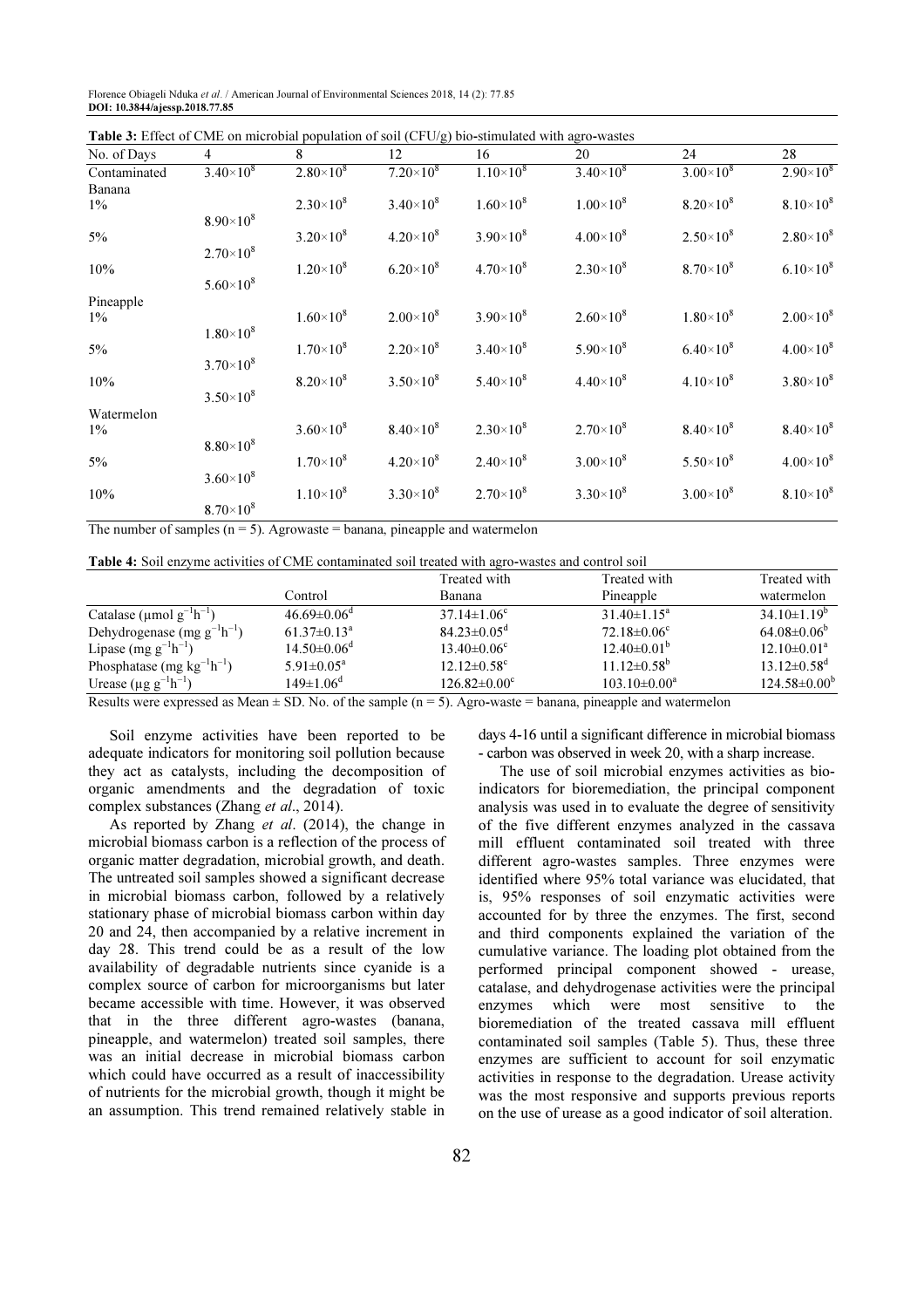Florence Obiageli Nduka et al. / American Journal of Environmental Sciences 2018, 14 (2): 77.85 DOI: 10.3844/ajessp.2018.77.85

|                                   | First component | Second           | Third              | Fourth            |
|-----------------------------------|-----------------|------------------|--------------------|-------------------|
|                                   |                 | Component        | Component          | Component         |
| Soil enzymatic activity           | Urease          | Catalase         | Dehydrogenase      |                   |
| (95% total variance)              | 50.2%           | 28.6%            | $16.9\%$           |                   |
| Soil microbial enzymatic activity | Microbial       | Microbial        | Microbial          | Cf <sub>u/g</sub> |
| (97% total cumulative variance)   | biomass carbon  | biomass nitrogen | biomass phosphorus |                   |
|                                   | 35.9%           | 34.5%            | 14.3%              | 13%               |

However, this report also agrees to the finding of (Igbinosa, 2016) which suggests urease, dehydrogenase and catalase activity as a good relationship between enzymatic inhibition and effluent contamination.

The identification of total heterotrophic bacteria (CFU/g) count as a strong monitoring tool in agro waste samples used as a substrate in bioremediation was not surprising as literature has reported that the cellulosic content of agro-wastes as an amendment could account for the high growth of the microbial population.

## Conclusion

 This study used banana, pineapple, and watermelon waste to treat soil polluted with cassava mill effluent, presumably with cyanide as a major toxicant. The treatment proved effective by degrading about 98% total cyanide in soil samples contaminated with cassava mill effluent. The analysis of the different biological parameters showed that the initial high level of cyanide in the soil decreased considerably during the bioremediation process. However, the enumeration of microbial population, microbial biomass carbon, nitrogen, and phosphorus proved to be the most responsive biological monitoring tools amongst other biological parameters evaluated.

#### Acknowledgment

We sincerely appreciated our supervisor Doctor C. S. Ubani for his time and knowledge for monitoring this investigation together with the laboratory technician.

# Author's Contributions

Florence Obiageli Nduka: Participated in the field, laboratory work and gathering of literature.

Samuel Chibuike Ubani: Supervised, designed and edited the draft.

Victor Eshu Okpashi: Wrote the manuscript and interpreted the data.

Nwankwo NE: Did the literature review.

Sandra Ajiroghene Gometi: Did the laboratory work. Blessing Chika Nwaso: Did the field work.

O.F.C. Nwodo: CO-Supervised the research work.

#### Conflict of Interest

The author(s) hereby declare no competing interest regarding the publication of this manuscript.

#### References

- Abiona, O.O., L. Sanni and O. Bambgose, 2005. An evaluation of microbial load, heavy metals and cyanide contents of water sources, effluents and peels from three cassava processing locations. J. Food Agric. Environ., 3: 207-208.
- Adekanye, T.A., S.I. Ogunjimi and A.O. Ajala, 2013. An assessment of cassava processing plants in Irepodun Local Government Areas, Kwara State, Nigeria. World J. Agric. Res., 1: 14-17.
- Adepoju, O.T. and A.O. Ketiku, 2003. Chemical composition and contribution of shea butter (Butyrospermum paradoxum) fruit pulp to nutrient intake of its consumers. J. Tropical Forestry Resid, 19: 20-28.
- Adepoju, O.T., and L.O. Onasanya, 2008. Nutrient composition and antinutritional factors of Dialium guineense Wild fruit pulp. Ife J. Sci., 10: 33-37.
- Agnello, A.C., D. Huguenot, E.D. Van Hullebusch and G. Esposito, 2016. Citric acid and tween 80 assisted phytoremediation of a co-contaminated soil. Environ. Sci. Pollut. Res., 23: 9215-9226. DOI: 10.1007/s11356-015-5972-7
- Almeida, O.P., J. Pirkis, N. Kerse, M. Sim and L. Flicker et al., 2012. A Randomized Trial to Reduce the prevalence of depression and self-harm Behaviour in Older Primary Care Patients. Am. J. Geriatric Psychiatry, 20: 433-440.
- AOAC, 1990. Official Methods of Analysis. In: Association of Official Analytical Chemists, AOAC (Ed.), Washington, D.C., pp: 220-224.
- Bengtsson, B. and T. Triet, 1994. Tapioca–starch wastewater toxicity characterized by microtox and duckweed tests. Ambio, 23: 473-477.
- Black, C.A., 1965. Methods of soil analysis Part 2. Agronomy Series, 9: 149-178.
- Boadi, N.O., S.K. Twumasi and J.H. Ephraim, 2008. Impact of cyanide utilization in mining on the environment. Int. J. Environ. Res., 3: 101-108.
- Bouyoucos, G.J., 1951. Improved hydrometer method for making particle size analysis. Agronomy J., 54: 464-465.

DOI: 10.2134/agronj1962.00021962005400050028x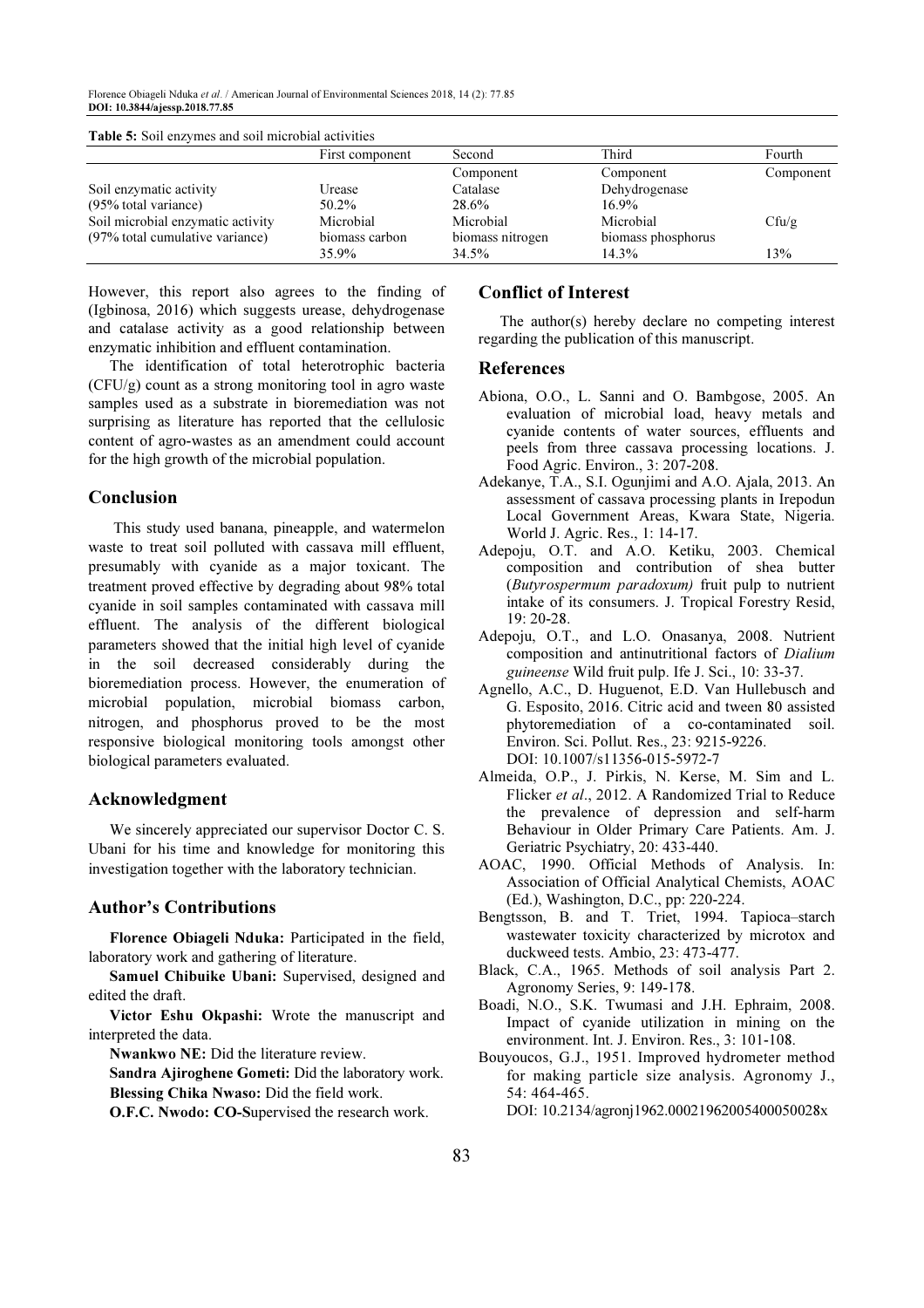- Bray, R.H. and L.T. Kurtz, 1945. Determination of total organic and available forms of phosphorus in soils. Soil Sci., 59: 30-45. DOI: 10.1097/00010694-194501000-00006
- Cullison, A.E., 1982. Feeds and Feeding. 3rd Edn., Reston Publishing Company Incorporated Virginia, USA.
- De Lange, S., M. Boscoe and T.H. Stanley, 1982. Catecholamines and Cortisol responses to high dose sufentanil and alfentanil- $O_2$  anesthesia during coronary artery surgery. Anesthesia, 61: 177-178.
- Ensminger, M.E. and C.G. Olentine, 1978. Feed and Nutrition–Complete. 1st Edn., The Ensminger Publishing Company, California, pp: 1057.
- FAO, 2014. Food and agricultural organization of the United Nations FAOSTAT Database. FAO, Rome, Italy.
- Fisher, F.B. and J.S. Brown, 1952. Colorimetric determination of cyanide in stack gas and water. Analytical Chem., 24: 1440-1444. DOI: 10.1021/ac60069a014
- Flynn, C.M. and S.L. McGill, 1995. Cyanide chemistryprecious metals processing and waste treatment. U.S. Bureau Mines, NTIS Public., 96: 117-841.
- Graham, M.N. and R.J. Haynes, 2005. Organic matter accumulation and fertilizer induced acidification interact to affect management experiment. Biol. Fertility Soil, 41: 249-256. DOI: 10.1007/s00374-005-0830-2
- Gupta, N., C. Balomajumder and V.K. Agarwal, 2010. Enzymatic mechanism and biochemistry of cyanide degradation: A review. J. Hazard Mater., 176: 1-13. DOI: 10.1016/j.jhazmat.2009.11.038
- Igbinosa, E.O., 2015. Effect of cassava mill effluent on the biological activity of soil microbial community. Environ. Monitor. Assessment, 187: 418-418. DOI: 10.1007/s10661-015-4651-y
- Igbinosa, E.O., 2016. Detection and antimicrobial resistance of Vibrio isolate in an aquaculture environment. Implic. Public Health Microbiol. Drug Resistance, 22: 238-245.
- Iwegbue, A.O.J., I.O. Oghenerhoro and I.J.C. Egbai, 2013. Investigation of environmental noise pollution level of Abraka in Delta State, Nigeria. Trends Applied Sci. Res., 3: 292-297.
- Jackson, M.L., 1970. Soil Chemical Analysis. 1st Edn., Prentice Hall of India, New Delhi, pp: 115.
- Kaewkannetra, P., T. Imai and F.J. Garcia, 2009. Cyanide removal from cassava mill wastewater using Azotobactor vinelandii TISTR 1094 with mixed microorganisms in the activated sludge treatment system. J. Hazard Mater., 172: 224-228. DOI: 10.1016/j.jhazmat.2009.06.162
- Kobawila, S.C., D. Louembe, S. Keleke, J. Hounhouigan and C. Gambe, 2005. Reduction of the cyanide content during fermentation of cassava roots and leaves to produce bike and ntobambodi, two food products from Congo. Afr. J. Biotechnol., 4: 689-696.
- National Environment Board, 2004. Soil quality standards. Notification of National Environmental Board No. 25 BE Royal govt. gazette No. 121 special part 119D.
- Nwaugo, V.O., R.A. Onyeagba, E.I. Akubugwo and O. Ugbogu, 2008. Soil bacterial flora and enzymatic activities in zinc and lead-contaminated soil. Biochemistry, 20: 77-84.
- Obueh, H.O. and Odesiri-Eruteyan, 2016. A study on the effects of cassava processing wastes on the soil environment of a local cassava mill. J. Pollut. Effects Control, 4: 177-181. DOI: 10.4176/2375-4397.1000177
- Odu, C.T.I., O.F. Esuruoso, I.C. Nwoboshi and J.A. Ogunwalu, 1985. Environmental Agip oil company
- operation area. A report submitted to Nigeria Agip Oil Company, Ltd., Lagos, Nigeria. Ogundola, A.F. and M.O. Liasu, 2007. Herbicidal effects
- of effluent from processed cassava on growth performances of Chromolaena odorota weeds population. Afr. J. Biotechnol., 6: 685-690.
- Oke, O.L., 1968. Cassava as food in Nigeria. World Ver Nutritional Dietet., 96: 227-250.
- Okechi, R.N., C.E. Ihejirika, N.A. Chiegboka and I.J. Ibe, 2012. Evaluation of the effects of cassava mill effluent on the microbial populations and physicochemical parameters at different soil depths. Int. J. Biosci., 2: 139-145.
- Okunade, D.A. and Adekalu, 2013. Physico-chemical analysis of contaminated and water resources due to cassava wastewater effluent disposal. Eur. Int. J. Sci. Technol., 2: 75-84.
- Okunade, D.A. and Adekalu, 2014. Characterization of cassava-waste effluents contaminated soils in Ile-Ife Nigeria. Int. J0. Sci. Technol., 3: 173-182.
- Piva, G., 1987. An evaluation of feeding stuff: Alternatives for poultry diets. Feed Int.
- Ron, E.Z. and E. Rosenberg, 2014. Enhanced bioremediation of oil spills in the sea. Curr. Opin. Biotechnol., 27: 191-194. DOI: 10.1016/j.copbio.2014.02.004
- Seteno, K.O.N. and A.Q.S. Bruno, 2013. Potential of Agro-Waste Extracts as Supplements for Continuous Bioremediation of Free Cyanide Contaminated Wastewater. 1st Edn., World Academy of Science, Engineering and Technology, pp: 76.
- Shape, A.G., 1976. Percentages of Cyanocomplexes of the Transition Metals. 1st Edn., Academic Press, London.